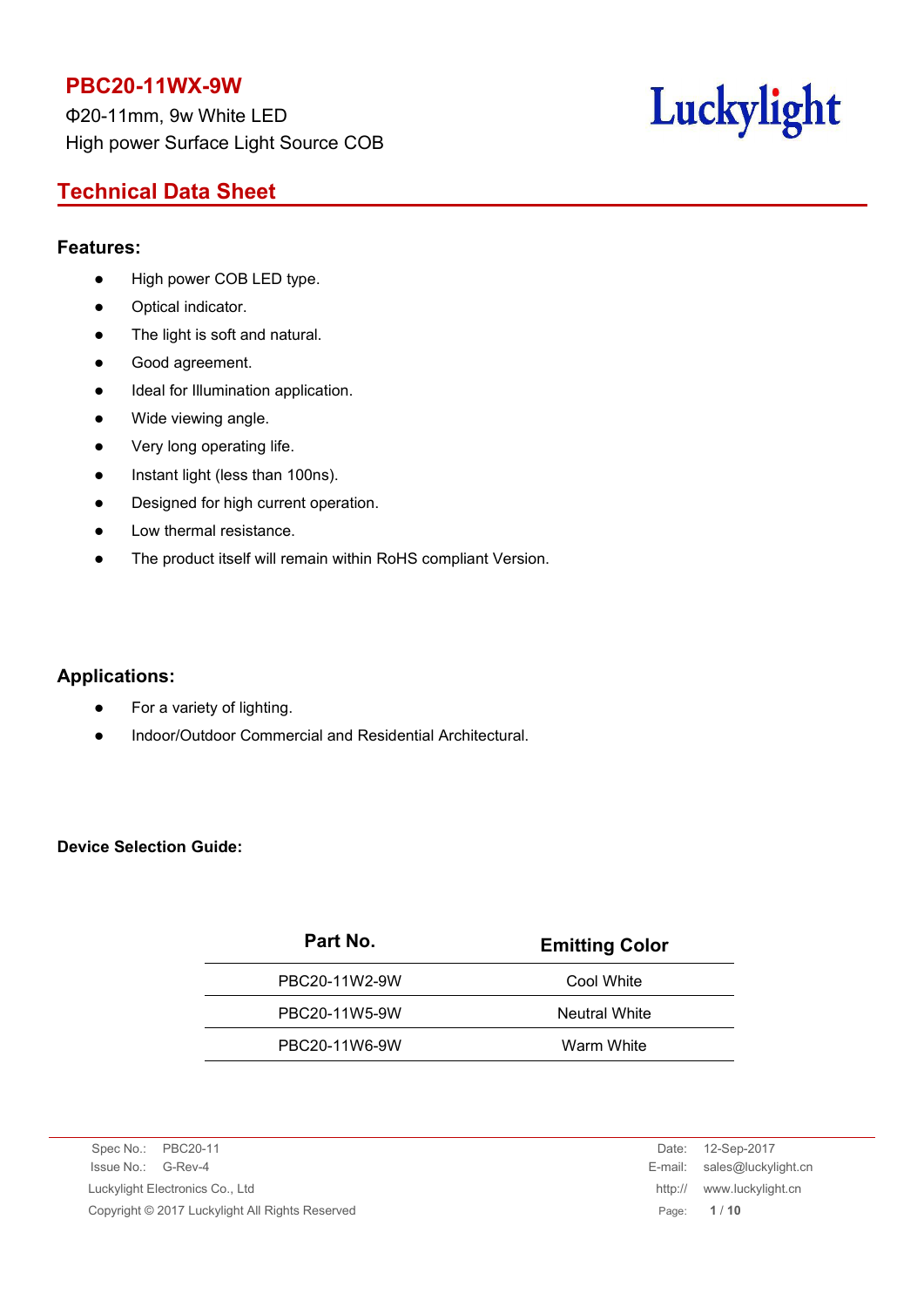Φ20-11mm, 9w White LED High power Surface Light Source COB

# Luckylight

# **Technical Data Sheet**

#### **Package Dimension:**



Notes:

- 1. All dimensions are in millimeters (inches).
- 2. Tolerance is  $\pm$  0.25 mm (.010") unless otherwise noted.

|  | Spec No.: PBC20-11                              | Date: 12-Sep-2017           |
|--|-------------------------------------------------|-----------------------------|
|  | Issue No.: G-Rev-4                              | E-mail: sales@luckylight.cn |
|  | Luckylight Electronics Co., Ltd                 | http:// www.luckylight.cn   |
|  | Copyright © 2017 Luckylight All Rights Reserved | Page: $2/10$                |
|  |                                                 |                             |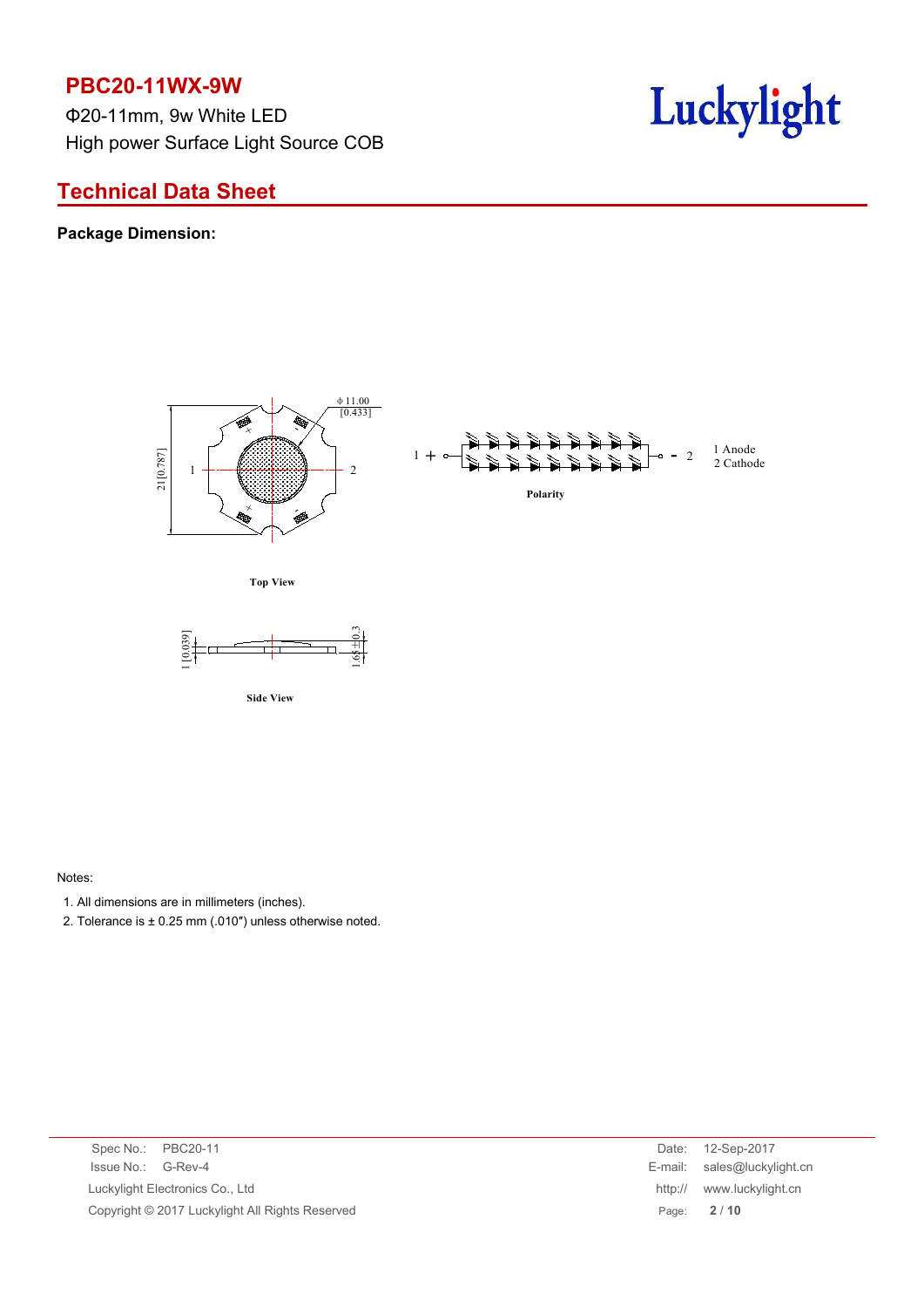Φ20-11mm, 9w White LED High power Surface Light Source COB



## **Technical Data Sheet**

### **Absolute Maximum Ratings at Ta=25**℃

| <b>Parameters</b>                   | Symbol     | <b>Max</b>                           | Unit |
|-------------------------------------|------------|--------------------------------------|------|
| Power Dissipation                   | Pd         | 9                                    | W    |
| Peak Forward Current <sup>(a)</sup> | <b>IFP</b> | 350                                  | mA   |
| DC Forward Current <sup>(b)</sup>   | IF         | 320                                  | mA   |
| Reverse Voltage                     | <b>VR</b>  | 5                                    | V    |
| <b>LED Junction Temperature</b>     | Τj         | 120                                  | °C   |
| <b>Operating Temperature Range</b>  | Topr       | -20 $^{\circ}$ C to +80 $^{\circ}$ C |      |
| Storage Temperature Range           | Tstg       | -30 $^{\circ}$ C to +85 $^{\circ}$ C |      |

#### **Electrical Optical Characteristics at Ta=25**℃

| <b>Parameters</b>                       | Symbol             | <b>Emitting</b><br>Color | Min.                                                                                                              | Typ. | Max.  | Unit | <b>Test Condition</b> |  |
|-----------------------------------------|--------------------|--------------------------|-------------------------------------------------------------------------------------------------------------------|------|-------|------|-----------------------|--|
|                                         |                    | W <sub>2</sub>           | 950                                                                                                               | 1050 | ---   |      |                       |  |
| Luminous Flux <sup>(a)</sup>            | $\Phi\mathsf{v}$   | W <sub>5</sub>           | 950                                                                                                               | 1000 | $---$ | Im   | $IF = 320mA$          |  |
|                                         |                    | W6                       | 900                                                                                                               | 950  | ---   |      |                       |  |
| Viewing Angle <sup>(b)</sup>            | $2\theta$ 1/2      |                          | $---$                                                                                                             | 120  | $---$ | Deg  | $IF=320mA$            |  |
|                                         |                    | W <sub>2</sub>           | $\hspace{0.05cm}---\hspace{0.05cm}$                                                                               | 0.32 | $---$ |      |                       |  |
|                                         | $\pmb{\mathsf{x}}$ | W <sub>5</sub>           | $---$                                                                                                             | 0.37 | ---   |      |                       |  |
| Chromaticity Coordinates <sup>(C)</sup> |                    | W6                       | $\hspace{0.05cm}---\hspace{0.05cm}$                                                                               | 0.43 | $---$ |      |                       |  |
|                                         |                    | W <sub>2</sub>           | $\hspace{0.05cm}---\hspace{0.05cm}$                                                                               | 0.33 | ---   |      | $IF=320mA$            |  |
|                                         | у                  | W <sub>5</sub>           | $\hspace{0.05cm} \hspace{0.02cm} \hspace{0.02cm} \hspace{0.02cm} \hspace{0.02cm} \hspace{0.02cm} \hspace{0.02cm}$ | 0.37 | ---   |      |                       |  |
|                                         |                    | W <sub>6</sub>           | $---$                                                                                                             | 0.40 | ---   |      |                       |  |

Spec No.: PBC20-11 Date: 12-Sep-2017 Issue No.: G-Rev-4 E-mail: sales@luckylight.cn

Luckylight Electronics Co., Ltd http:// www.luckylight.cn

Copyright © 2017 Luckylight All Rights Reserved **Page:** 3 / 10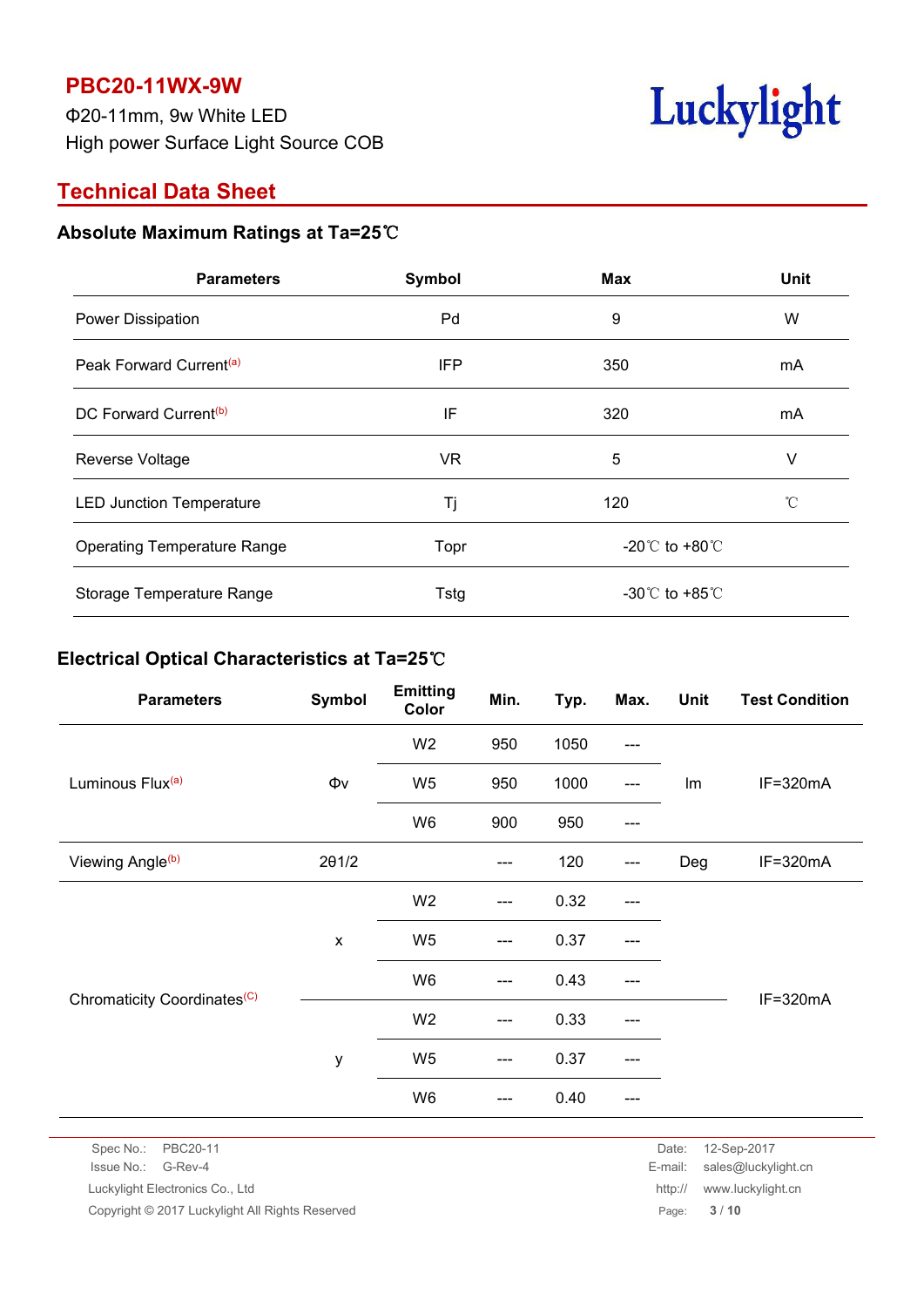Φ20-11mm, 9w White LED High power Surface Light Source COB



# **Technical Data Sheet**

|                              |                                   | W <sub>2</sub> | 5000 | 6500   | $---$ |        |              |
|------------------------------|-----------------------------------|----------------|------|--------|-------|--------|--------------|
| <b>Color Temperature</b>     | CCT                               | W <sub>5</sub> | 3800 | 4500   | 5500  | K      | IF=320mA     |
|                              |                                   | W6             | 2600 | 3000   | 3800  |        |              |
|                              |                                   | W <sub>2</sub> | 80   |        |       |        |              |
| <b>Color Rendering Index</b> | CRI                               | W <sub>5</sub> | 80   |        |       | Ra     | $IF = 320mA$ |
|                              |                                   | W6             | 80   | ---    |       |        |              |
|                              |                                   | W <sub>2</sub> | 26   | 27     | 30.6  |        |              |
| Forward Voltage              | VF                                | W <sub>5</sub> | 26   | 27     | 30.6  | $\vee$ | IF=320mA     |
|                              |                                   | W <sub>6</sub> | 26   | $27\,$ | 30.6  |        |              |
|                              |                                   | W <sub>2</sub> |      | ---    | 10    |        |              |
| <b>Reverse Current</b>       | $\ensuremath{\mathsf{IR}}\xspace$ | W <sub>5</sub> |      | ---    | $10$  | μA     | $V_R = 5V$   |
|                              |                                   | W6             |      | ---    | 10    |        |              |
|                              |                                   |                |      |        |       |        |              |

Notes:

a. ALuminous intensity is measured with a light sensor and filter combination that approximates the CIE eye-response curve.

b. 201/2 is the o -axis angle where the luminous intensity is 1/2 the peak intensity

c. The dominant wavelength (λd) is derived from the CIE chromaticity diagram and represents the single wavelength which defines the color of the device.

| Spec No.: PBC20-11                              |         | Date: 12-Sep-2017           |
|-------------------------------------------------|---------|-----------------------------|
| Issue No.: G-Rev-4                              |         | E-mail: sales@luckylight.cn |
| Luckylight Electronics Co., Ltd                 | http:// | www.luckylight.cn           |
| Copyright © 2017 Luckylight All Rights Reserved |         | Page: $4/10$                |
|                                                 |         |                             |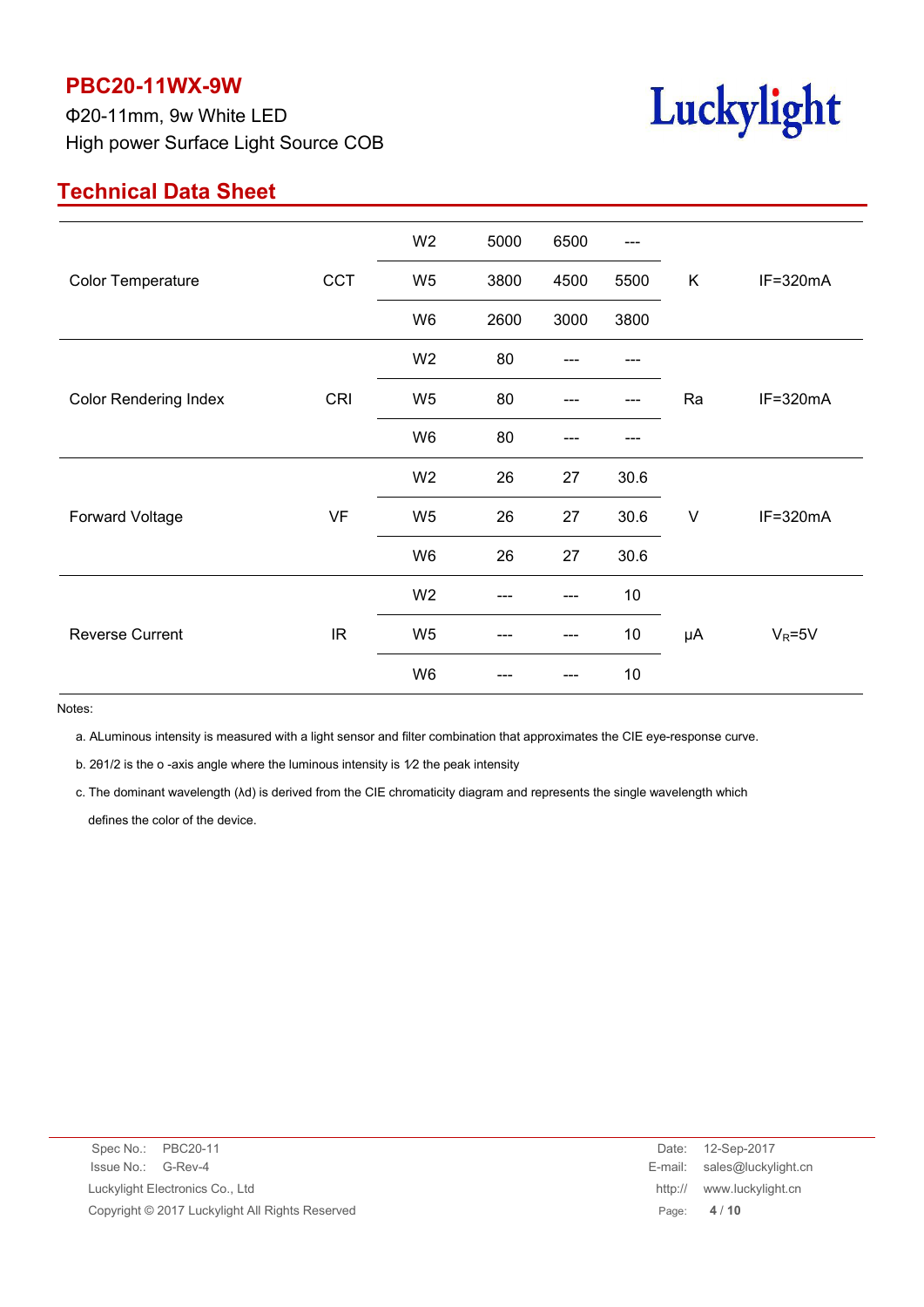Φ20-11mm, 9w White LED High power Surface Light Source COB

# Luckylight

# **Technical Data Sheet**

#### **Typical Electrical / Optical Characteristics Curves (25**℃ **Ambient Temperature Unless Otherwise Noted)**



Spec No.: PBC20-11 Date: 12-Sep-2017 Issue No.: G-Rev-4 E-mail: sales@luckylight.cn Luckylight Electronics Co., Ltd **http:// www.luckylight.cn** http:// www.luckylight.cn Copyright © 2017 Luckylight All Rights Reserved Page: **5** / **10**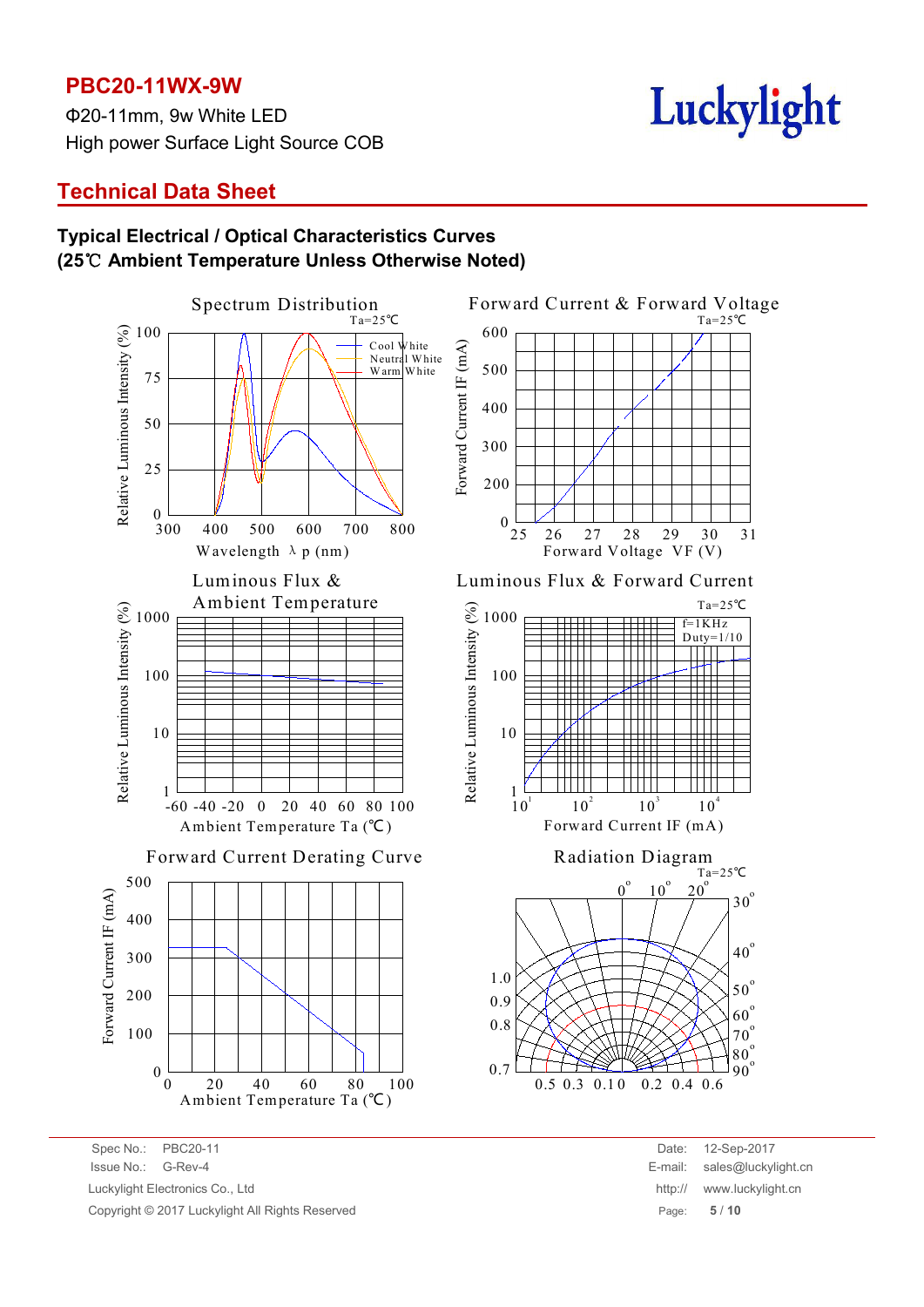Φ20-11mm, 9w White LED High power Surface Light Source COB



# **Technical Data Sheet**

#### **CIE 1931 Chromaticity Diagram:**



#### **Chromaticity Coordinates Specifications for Bin Rank:**

| Group/<br>CCT (Typ.) | $\mathsf{X}$ | Y      | Group/<br>CCT (Typ.) | $\mathsf X$ | Y      | Group/<br>CCT (Typ.) | $\mathsf X$ | Y      | Group/<br>CCT (Typ.) | $\mathsf X$ | Y      |
|----------------------|--------------|--------|----------------------|-------------|--------|----------------------|-------------|--------|----------------------|-------------|--------|
|                      | 0.4436       | 0.3991 |                      | 0.4293      | 0.3942 |                      | 0.4293      | 0.3942 |                      | 0.4164      | 0.3890 |
| M1                   | 0.4576       | 0.4028 | N <sub>1</sub>       | 0.4436      | 0.3991 | <b>P1</b>            | 0.4221      | 0.3789 | Q1                   | 0.4021      | 0.3821 |
| 2,700K               | 0.4489       | 0.3875 | 2,900K               | 0.4355      | 0.3837 | 3,150K               | 0.4100      | 0.3738 | 3,300K               | 0.4100      | 0.3738 |
|                      | 0.4355       | 0.3837 |                      | 0.4221      | 0.3789 |                      | 0.4164      | 0.3890 |                      | 0.3965      | 0.3672 |
|                      | 0.4525       | 0.4162 |                      | 0.4375      | 0.4116 |                      | 0.4239      | 0.4064 |                      | 0.4085      | 0.3995 |
| M <sub>2</sub>       | 0.4671       | 0.4196 | N <sub>2</sub>       | 0.4293      | 0.3942 | <b>P2</b>            | 0.4375      | 0.4116 | Q2                   | 0.4239      | 0.4064 |
| 2,700K               | 0.4576       | 0.4028 | 2,900K               | 0.4436      | 0.3991 | 3,150K               | 0.4293      | 0.3942 | 3,300K               | 0.4164      | 0.3890 |
|                      | 0.4436       | 0.3991 |                      | 0.4525      | 0.4162 |                      | 0.4164      | 0.3890 |                      | 0.4021      | 0.3821 |
|                      | 0.4614       | 0.4333 |                      | 0.4614      | 0.4333 |                      | 0.4311      | 0.4233 |                      | 0.4085      | 0.3995 |
| M <sub>3</sub>       | 0.4767       | 0.4366 | N <sub>3</sub>       | 0.4525      | 0.4162 | P <sub>3</sub>       | 0.4456      | 0.4286 | Q <sub>3</sub>       | 0.4147      | 0.4161 |
| 2,700K               | 0.4671       | 0.4196 | 2,900K               | 0.4375      | 0.4116 | 3,150K               | 0.4375      | 0.4116 | 3,300K               | 0.4311      | 0.4233 |
|                      | 0.4525       | 0.4162 |                      | 0.4456      | 0.4286 |                      | 0.4239      | 0.4064 |                      | 0.4239      | 0.4064 |
|                      | 0.4705       | 0.4508 |                      | 0.4538      | 0.4459 |                      | 0.4384      | 0.4404 |                      | 0.4384      | 0.4404 |
| M4                   | 0.4866       | 0.4541 | N <sub>4</sub>       | 0.4705      | 0.4508 | <b>P4</b>            | 0.4538      | 0.4459 | Q <sub>4</sub>       | 0.4311      | 0.4233 |
| 2,700K               | 0.4767       | 0.4366 | 2,900K               | 0.4614      | 0.4333 | 3,150K               | 0.4456      | 0.4286 | 3,300K               | 0.4147      | 0.4161 |
|                      | 0.4614       | 0.4333 |                      | 0.4456      | 0.4286 |                      | 0.4311      | 0.4233 |                      | 0.4209      | 0.4326 |

| Issue No.: | G-Rev-4 |
|------------|---------|
|            |         |

Copyright © 2017 Luckylight All Rights Reserved Page: **6** / **10**

Spec No.: PBC20-11 Date: 12-Sep-2017 Issue No.: G-Rev-4 E-mail: sales@luckylight.cn Luckylight Electronics Co., Ltd http:// www.luckylight.cn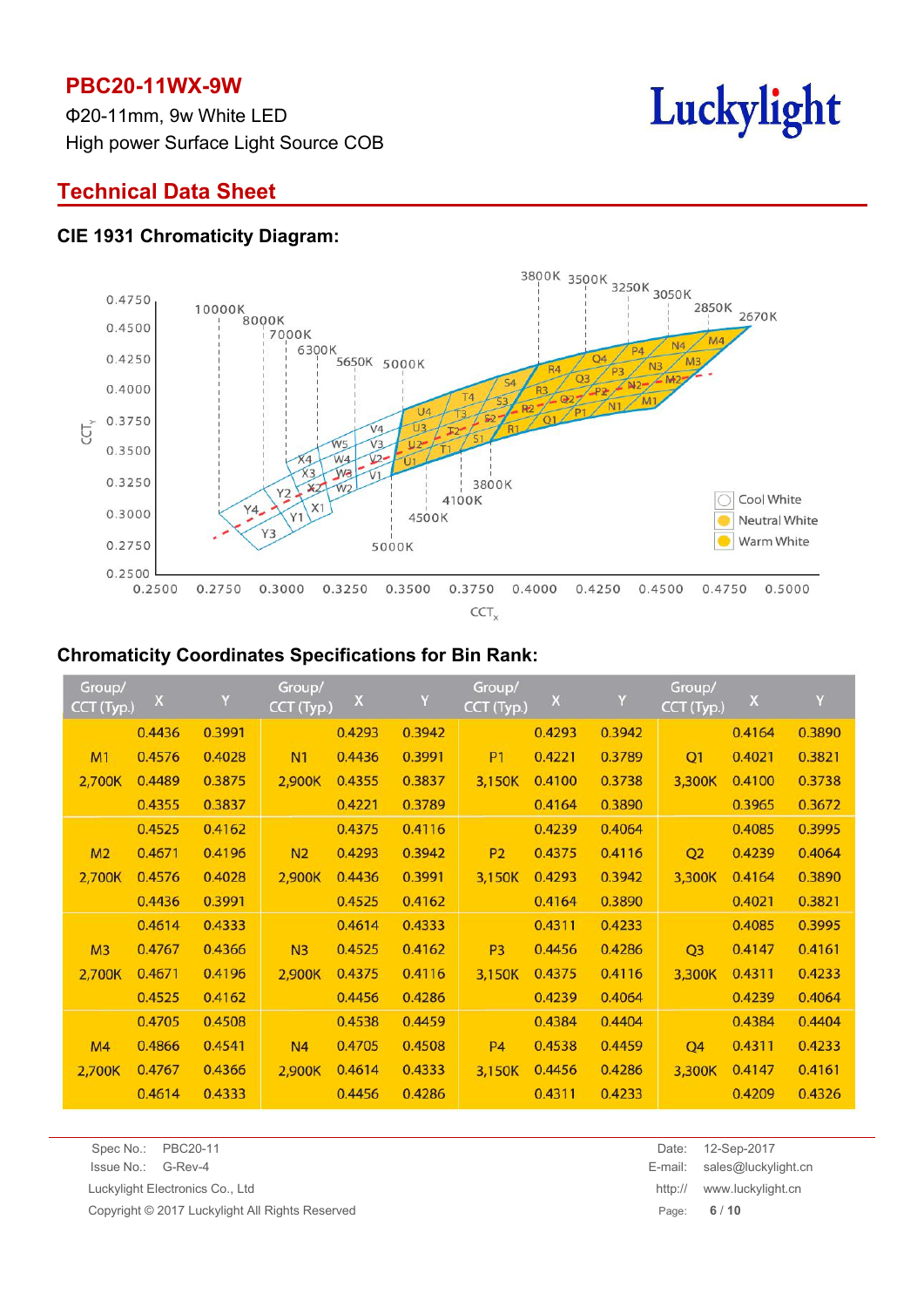Φ20-11mm, 9w White LED High power Surface Light Source COB



## **Technical Data Sheet**

| Group/<br>CCT (Typ.) | $\pmb{\times}$ | Y      | Group/<br>CCT (Typ.) | $\mathsf X$ | Y      | Group/<br>CCT (Typ.) | $\mathsf X$ | Y      | Group/<br>CCT (Typ.) | $\mathsf X$ | Y      |
|----------------------|----------------|--------|----------------------|-------------|--------|----------------------|-------------|--------|----------------------|-------------|--------|
|                      | 0.3870         | 0.3739 |                      | 0.3594      | 0.3556 |                      | 0.3292      | 0.3313 |                      | 0.3075      | 0.3107 |
| R1                   | 0.4021         | 0.3821 | <b>T1</b>            | 0.3570      | 0.3425 | V1                   | 0.3444      | 0.3442 | X1                   | 0.3174      | 0.3204 |
| 3,650K               | 0.3965         | 0.3672 | 4,300K               | 0.3705      | 0.3519 | 5,300K               | 0.3433      | 0.3320 | 6,650K               | 0.3196      | 0.3013 |
|                      | 0.3826         | 0.3595 |                      | 0.3740      | 0.3658 |                      | 0.3293      | 0.3200 |                      | 0.3111      | 0.2931 |
|                      | 0.3923         | 0.3909 |                      | 0.3622      | 0.3716 |                      | 0.3292      | 0.3313 |                      | 0.3075      | 0.3107 |
| R <sub>2</sub>       | 0.3870         | 0.3739 | T <sub>2</sub>       | 0.3782      | 0.3824 | V <sub>2</sub>       | 0.3290      | 0.3450 | X <sub>2</sub>       | 0.3051      | 0.3223 |
| 3,650K               | 0.4021         | 0.3821 | 4,300K               | 0.3740      | 0.3658 | 5,300K               | 0.3457      | 0.3591 | 6,650K               | 0.3160      | 0.3332 |
|                      | 0.40859        | 0.3995 |                      | 0.3594      | 0.3556 |                      | 0.3444      | 0.3442 |                      | 0.3174      | 0.3204 |
|                      | 0.40859        | 0.3995 |                      | 0.3642      | 0.3828 |                      | 0.3290      | 0.3450 |                      | 0.3051      | 0.3223 |
| R <sub>3</sub>       | 0.39237        | 0.3909 | T <sub>3</sub>       | 0.3811      | 0.3937 | V <sub>3</sub>       | 0.3288      | 0.3569 | X <sub>3</sub>       | 0.3030      | 0.3327 |
| 3,650K               | 0.39628        | 0.4035 | 4,300K               | 0.3782      | 0.3824 | 5,300K               | 0.3469      | 0.3717 | 6,650K               | 0.3147      | 0.3444 |
|                      | 0.41478        | 0.4161 |                      | 0.3622      | 0.3716 |                      | 0.3457      | 0.3591 |                      | 0.3160      | 0.3332 |
|                      | 0.40227        | 0.4227 |                      | 0.3672      | 0.4002 |                      | 0.3288      | 0.3569 |                      | 0.3030      | 0.3327 |
| <b>R4</b>            | 0.42094        | 0.4326 | T <sub>4</sub>       | 0.3859      | 0.4129 | V4                   | 0.3286      | 0.3689 | X4                   | 0.3010      | 0.3422 |
| 3,650K               | 0.41478        | 0.4161 | 4,300K               | 0.3811      | 0.3937 | 5,300K               | 0.3481      | 0.3856 | 6,650K               | 0.3136      | 0.3549 |
|                      | 0.39628        | 0.4035 |                      | 0.3642      | 0.3828 |                      | 0.3469      | 0.3717 |                      | 0.3147      | 0.3444 |
|                      |                |        |                      |             |        |                      |             |        |                      |             |        |
|                      | 0.3470         | 0.3658 |                      | 0.3444      | 0.3442 |                      | 0.3292      | 0.3313 |                      | 0.3040      | 0.2850 |
| S <sub>1</sub>       | 0.3870         | 0.3738 | U1                   | 0.3433      | 0.3320 | W <sub>2</sub>       | 0.3293      | 0.3202 | Y1                   | 0.2990      | 0.3010 |
| 3,900K               | 0.3825         | 0.3595 | 4,750K               | 0.3570      | 0.3425 | 6,000K               | 0.3186      | 0.3102 | 7,500K               | 0.3075      | 0.3107 |
|                      | 0.3705         | 0.3519 |                      | 0.3594      | 0.3556 |                      | 0.3174      | 0.3204 |                      | 0.3111      | 0.2931 |
|                      | 0.3782         | 0.3824 |                      | 0.3622      | 0.3716 |                      | 0.3290      | 0.3450 |                      | 0.2990      | 0.3010 |
| S <sub>2</sub>       | 0.3923         | 0.3909 | U <sub>2</sub>       | 0.3594      | 0.3556 | W <sub>3</sub>       | 0.3292      | 0.3313 | <b>Y2</b>            | 0.2920      | 0.3210 |
| 3,900K               | 0.3870         | 0.3738 | 4,750K               | 0.3444      | 0.3442 | 6,000K               | 0.3174      | 0.3204 | 7,500K               | 0.3030      | 0.3327 |
|                      | 0.3740         | 0.3658 |                      | 0.3457      | 0.3591 |                      | 0.3160      | 0.3332 |                      | 0.3075      | 0.3107 |
|                      | 0.3782         | 0.3824 |                      | 0.3642      | 0.3828 |                      | 0.3290      | 0.3450 |                      | 0.3040      | 0.2850 |
| S <sub>3</sub>       | 0.3811         | 0.3937 | U <sub>3</sub>       | 0.3622      | 0.3716 | W4                   | 0.3160      | 0.3332 | Y3                   | 0.2899      | 0.2703 |
| 3,900K               | 0.3962         | 0.4035 | 4,750K               | 0.3457      | 0.3591 | 6,000K               | 0.3147      | 0.3444 | 9,000K               | 0.2829      | 0.2837 |
|                      | 0.3923         | 0.3909 |                      | 0.3469      | 0.3717 |                      | 0.3288      | 0.3569 |                      | 0.2990      | 0.3010 |
|                      | 0.3859         | 0.4129 |                      | 0.3642      | 0.3828 |                      | 0.3147      | 0.3444 |                      | 0.2920      | 0.3210 |
| <b>S4</b>            | 0.4022         | 0.4227 | U <sub>4</sub>       | 0.3672      | 0.4002 | W <sub>5</sub>       | 0.3136      | 0.3549 | Y4                   | 0.2742      | 0.3006 |
| 3,900K               | 0.3962         | 0.4035 | 4,750K               | 0.3481      | 0.3856 | 6,000K               | 0.3186      | 0.3689 | 9,000K               | 0.2829      | 0.2837 |
|                      | 0.3811         | 0.3937 |                      | 0.3469      | 0.3717 |                      | 0.3288      | 0.3569 |                      | 0.2990      | 0.3010 |

#### Notes:

1. Color coordinates measurement allowance is  $\pm$  0.15.

2. One delivery will include up to two consecutive color ranks and three luminous intensity ranks of the products the quantity-ratio of the ranks

is decided by *Luckylight*.

Issue No.: G-Rev-4 E-mail: sales@luckylight.cn Luckylight Electronics Co., Ltd http:// www.luckylight.cn Copyright © 2017 Luckylight All Rights Reserved **Page: 7** / 10

Spec No.: PBC20-11 Date: 12-Sep-2017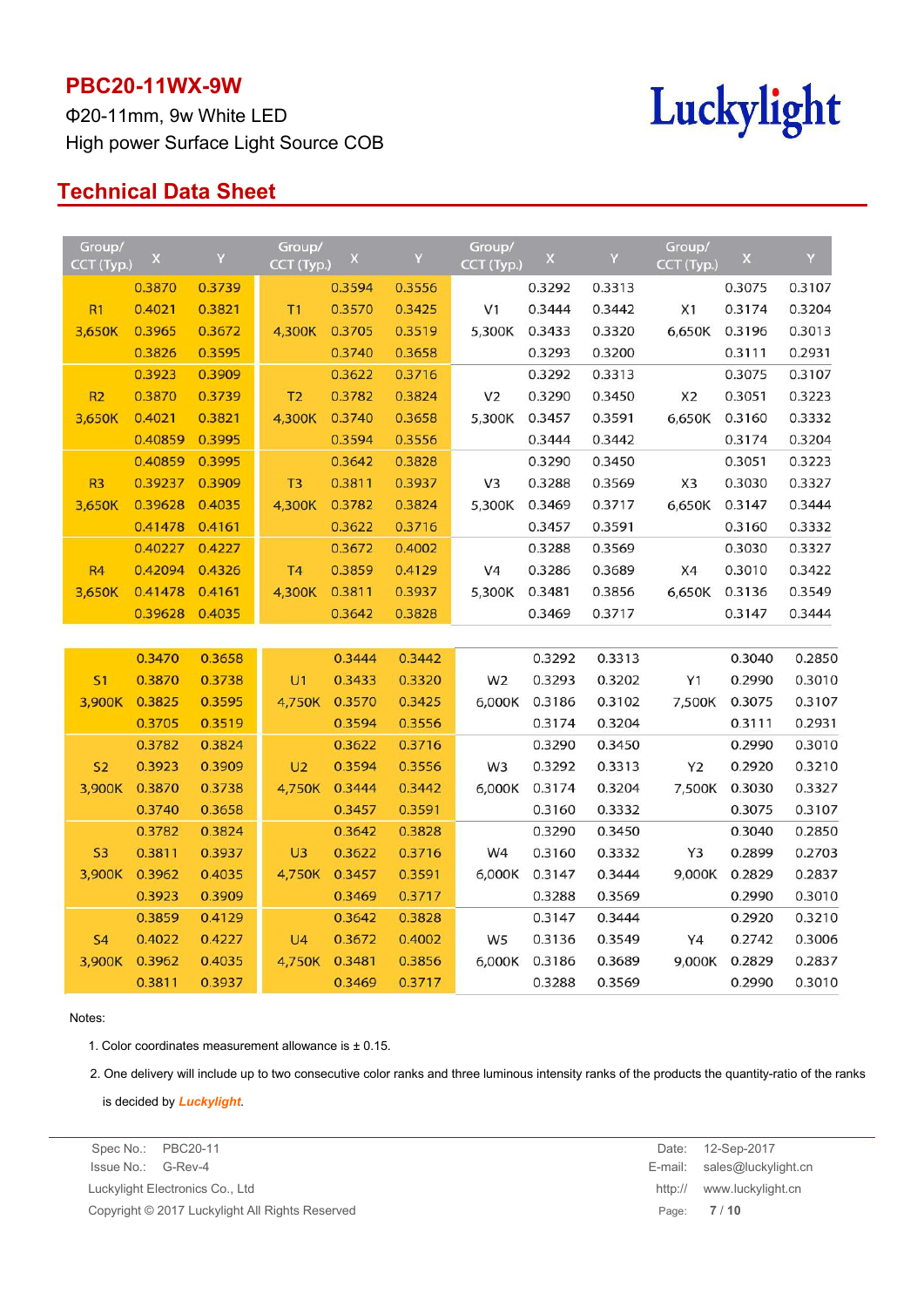Φ20-11mm, 9w White LED High power Surface Light Source COB

# Luckylight

## **Technical Data Sheet**

## **CAUTIONS**

### Please read the following notes before using the product:

The LED's are devices which are materialized by combining blue LED's and special phosphors. Consequently the color of the LED's is changed a little by an operating current. Care should be taken after due consideration when using LED's.

#### **(1) Moisture Proof Package:**

When moisture is absorbed into package it may vaporize and expand during soldering. There is a possibility that this can cause exfoliation of the contacts and damage to the optical characteristics of the LED's. For this reason, the moisture proof package is used to keep moisture to a minimum in the package.

#### **(2) Storage Conditions**

Before opening the package:

The LED's should be kept at 30°C or less and 60%RH or less. The LED's should be used with in a year. When storing the LED's. Moisture proof packaging with absorbent material (silica gel) is recommended. After opening the package:

The LED's should be kept at 30°C or less and 50%RH or less. The LED's should be soldered within 168 hours (7days) after opening the package. If unused LED's remain, they should be stored in moisture proof packages, such as sealed containers with packages of moisture absorbent material (silica gel). It is also recommended to return the LED's to the original moisture proof bag and to reseal the moisture proof bag again. If the moisture absorbent material (silica gel) has faded away or the LED's have exceeded the storage time, baking treatment should be performed using the following conditions. Baking treatment: more than 48 hours at 65±5°C LEDGUHON LED electrode and lead free are comprised of a silver plated copper alloy .The silver surface may be affected by environments which contain corrosive gases and so on. Please Avoid conditions which may cause the LED to corrode, tarnish or discolor. This corrosion or discoloration might lower solderability or might affect on optical characteristics. Please avoid rapid transitions in ambient temperature, especially in high humidity environments where condensation can occur.

#### **(3) Heat Generation**

Thermal design of the end product is of paramount importance. Please consider the heat generation of the LED when making the system design. The coefficient of temperature increase per input electric power is affected by the thermal resistance of the circuit board and density of LED placement on the board, as well as other components. It is necessary to avoid intense heat generation and operate within the maximum ratings given in this specification. The operating current should be decided after considering the ambient maximum temperature

of LED's.

Spec No.: PBC20-11 Date: 12-Sep-2017 Issue No.: G-Rev-4 E-mail: sales@luckylight.cn Luckylight Electronics Co., Ltd http:// www.luckylight.cn Copyright © 2017 Luckylight All Rights Reserved Page: **8** / **10**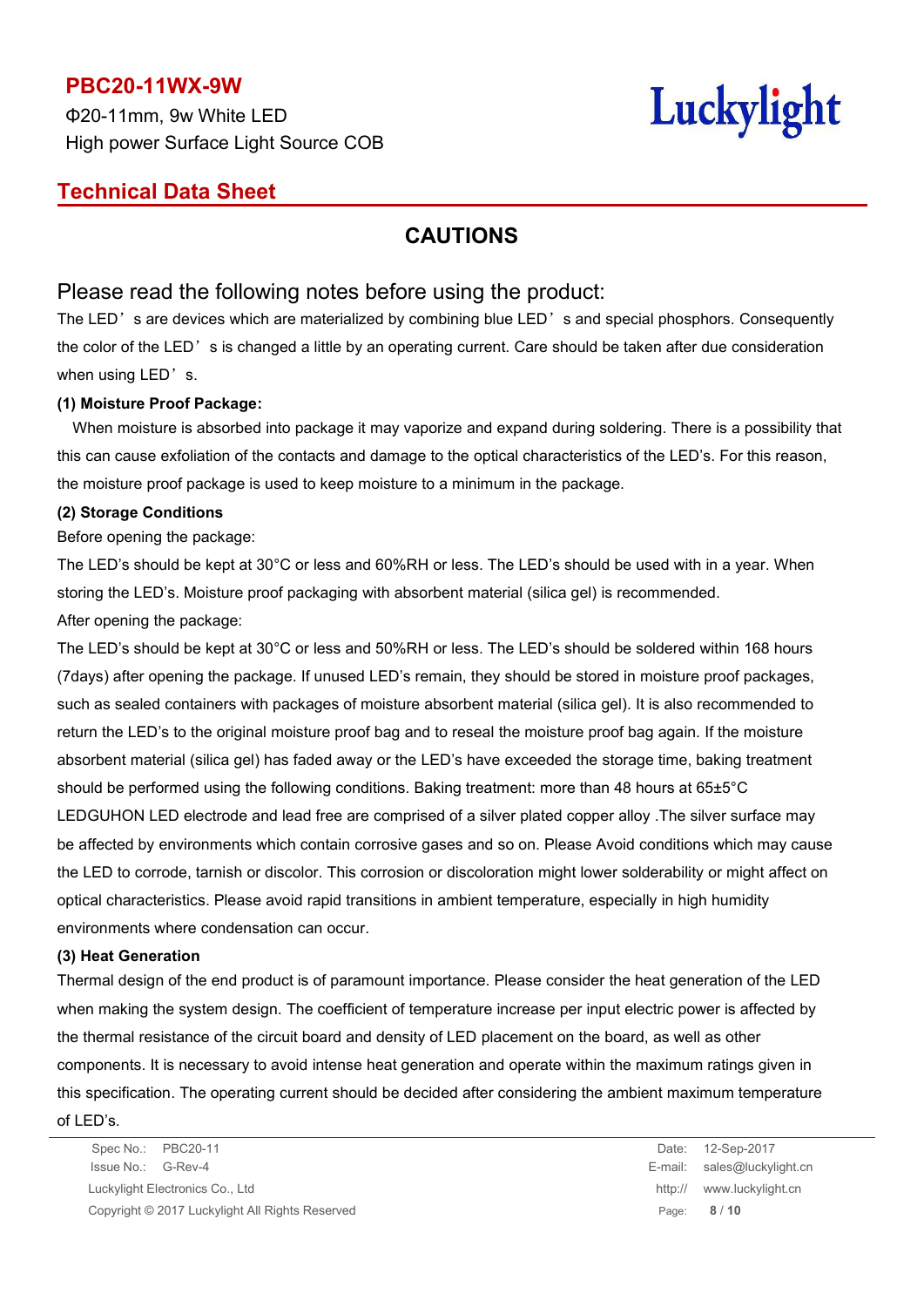Φ20-11mm, 9w White LED High power Surface Light Source COB



## **Technical Data Sheet**

#### **(4) Cleaning**

It is recommended that isopropyl alcohol be used as a solvent for cleaning the LED 's. when using other solvents, it should be confirmed beforehand whether the solvents will dissolve the package and the resin or not. Freon solvents should not be used to clean the LED's because of worldwide regulations. Do not clean the LED's by the ultrasonic. When it is absolutely necessary, the influence of ultrasonic cleaning on the LED's depends on factors such as ultrasonic power and the assembled condition. Before cleaning, a pre-test should be done to confirm whether any damage to the LED's will occur °C

#### **(5) Static Electricity**

Static electricity or surge voltage damages the LED's. It is recommended that a wrist band or an anti-electrostatic glove be used when handling the LED's. All devices, equipment and machinery must be properly grounded. It is recommended that measures be taken against surge voltage to the equipment that mounts the LED's. When inspecting the final products in which LED's were assembled, it is recommended to check. Whether the assembled LED's are damaged by static electricity or not, it is easy to find static-damaged LED's by a light –on test or a VF test at a lower current (below 1mA is recommended). Damaged LED's will show some unusual characteristics such as the leak current remarkably increases, the forward voltage becomes lower, or the LED's do not light at the low current. Criteria (Vf>2.0V at If=0.5mA)

#### **(6) Others**

Care must be taken to ensure that the reverse voltage will not exceed the absolute maximum rating when using the LED's with matrix drive. The LED light output is strong enough to injure human eyes. Precautions must be taken to prevent looking directly at the LED's with unaided eyes for more than a few seconds. Flashing lights have been known to cause discomfort in people, you can prevent this by taking precautions during use. Also, people should be cautions when using equipment that has had LED's incorporated into it. The LED's described in this brochure are intended to be used for ordinary electronic equipment (such as office equipment , communications equipment, measurement instruments and household appliances) Consult LEDGUHON's sales staff in advance for information on the applications in which exceptional quality and reliability are required, particularly when the failure or malfunction of the LED's may directly jeopardize life or health (such as for airplanes, aerospace, submersible repeaters, nuclear reactor control systems, automobile, traffic control equipment, life support systems and safety devices). User shall not reverse engineer by disassembling or analysis of the LED's without having prior written consent from LEDGUHON when defective LED's are found, the User shall inform LEDGUHONG directly before disassembling or analysis. The formal specifications must be exchanged and signed by both parties before large volume purchase begins. The appearance and specifications of the product may be modified for improvement without notice